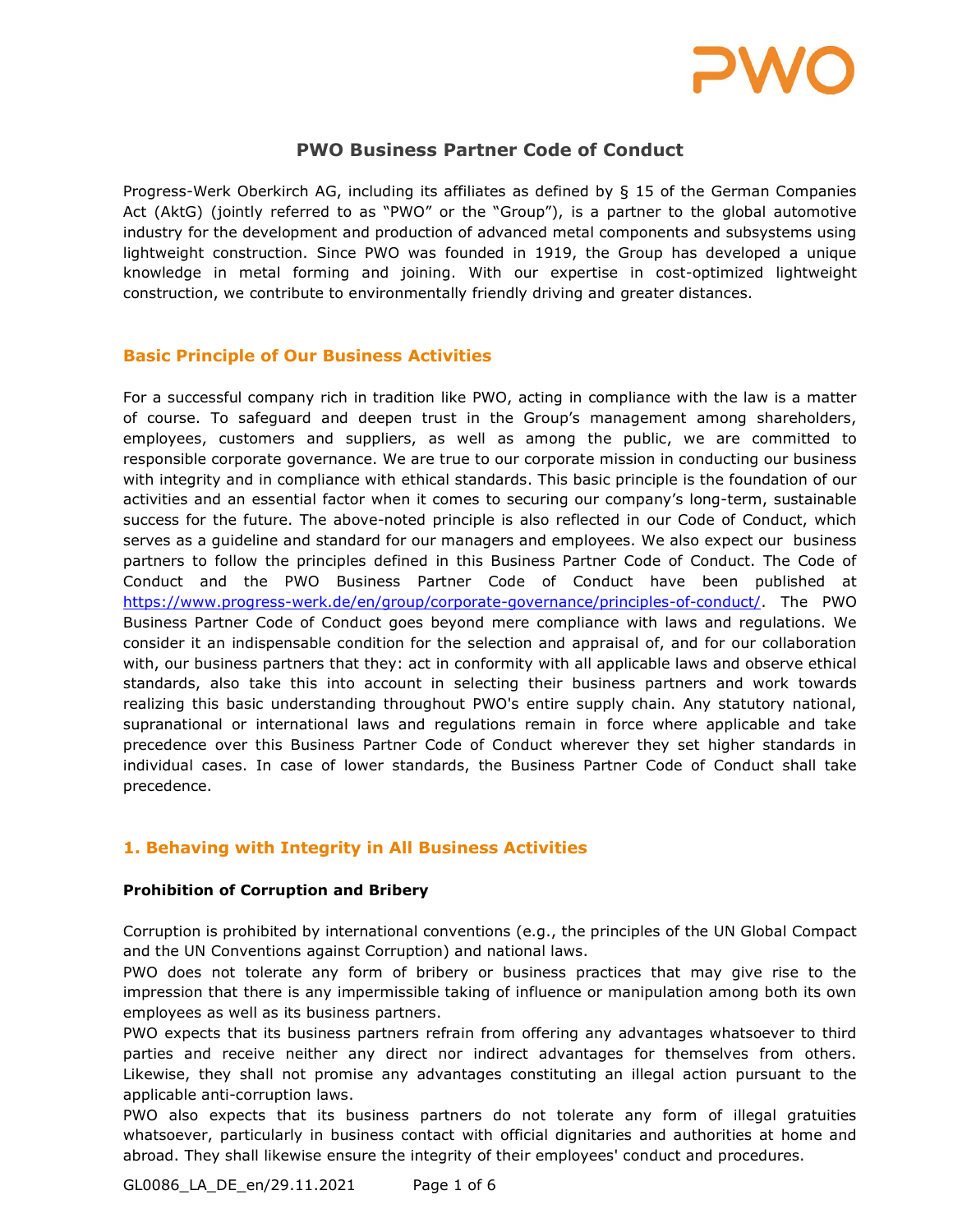

#### Invitations and Gifts

In the handling of gratuities, for example in the form of gifts or invitations, the business partner shall pay close attention generally and particularly, with respect to its activity for PWO, to avoid any appearance of impropriety or incorrectness. PWO expects that its business partners do not abuse invitations and gifts for the purpose of exerting influence. Invitations and gifts to PWO employees or persons associated with them shall be granted only if the reason and value is appropriate, i.e., if they are of low value and if they can be considered as an expression of locally generally accepted business practice. In the same way, business partners shall not solicit any inappropriate advantages from PWO employees.

#### Fair Competition

PWO expects that its business partners act fairly in competition and observe the applicable legal regulations of anti-trust and competition law. Business partners shall neither participate in any agreements with competitors contrary to anti-trust regulations nor take advantage of any possibly existing market-controlling position.

#### Money Laundering

PWO expects that its business partners observe the relevant legal requirements for the prevention of money laundering, that they do not get involved in money-laundering actions, and that they support the international fight against money laundering.

#### Avoidance of Conflicts of Interest

PWO expects that its business partners make their decisions regarding their business with PWO exclusively on the basis of objective considerations. Conflicts of interest with private or family matters or otherwise with economic or other activities, as well as those of associated persons or entities or other related persons or organizations shall be avoided from the outset.

### 2. In the Interest of Human Rights

PWO expects from its business partners the recognition of the "Universal Charter of Human Rights" of the United Nations, the principles of the UN Global Compact, and the core work standards of the International Labor Organization (ILO), in consideration of the country-specific laws applicable at the different sites. PWO expects its business partners to ensure compliance with fundamental human rights in their business operations in accordance with the applicable national laws and regulations.

#### Child Labor

PWO expects that its business partners prohibit and refrain from any kind of child labor at their companies.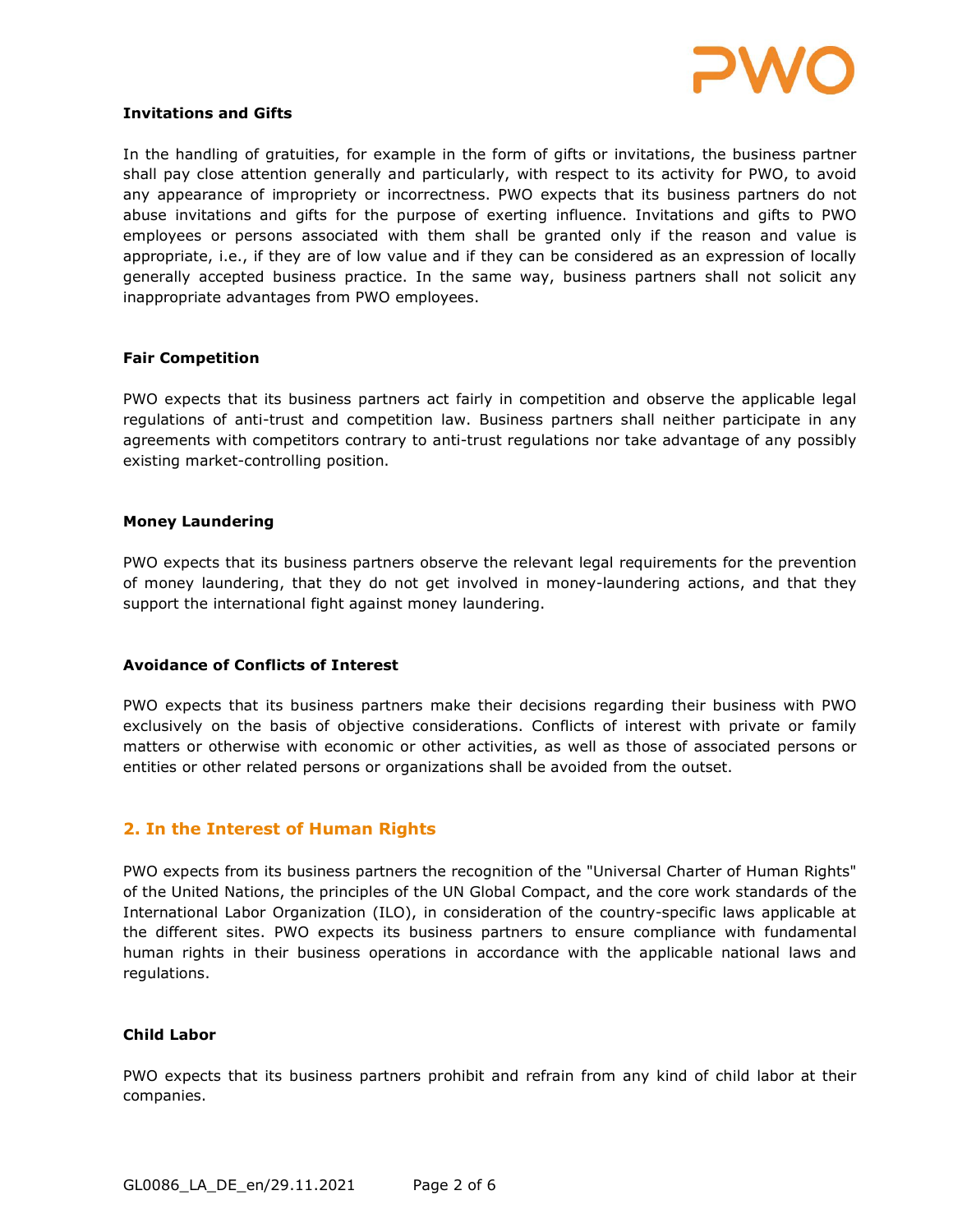

#### Discrimination

PWO expects that its business partners treat their employees fairly and that they prevent discrimination in the hiring of employees as well as in promotions, the remuneration of work of equal value or the provision of training or continued education measures. We expect from each business partner that they do not discriminate against anyone by reason of their gender, skin color, national and ethnic origin, age, citizenship, political opinion, world view, religious affiliation, social origin, health status, disability, or sexual orientation. The rights of indigenous peoples shall be respected and protected by PWO's business partners.

### Human Trafficking, Slavery and other forms of Forced Labor

PWO prohibits any kind of human trafficking, slavery, forced labor or comparable practices and expects the same from its business partners.

#### Freedom of Association

PWO expects that its business partners respect the freedom of association as well as the right to form interest groups. Thus, they shall grant the right to their employees under national laws and regulations to represent their interests collectively.

#### Compensation and Working Hours

PWO expects that its business partners observe the respectively applicable legislation on working hours. Furthermore, it is expected that the employees of our business partners receive compensation that is consistent with the respectively applicable national, provincial and/or state laws.

#### Health Protection and Work Safety

PWO expects that its business partners observe the applicable legislation on health protection and work safety. The business partner shall support the protection of its employees' safety and health through appropriate measures, such as preventive and consistent work protection, appropriate instruction and training as well as a safe and healthy work environment.

#### Deployment of Security Forces

PWO expects that its business partners, when hiring or using private or public security forces for business purposes, will discourage the use of extensive violence and interference with freedom of association and freedom of labor by providing adequate instruction and supervision of the security forces.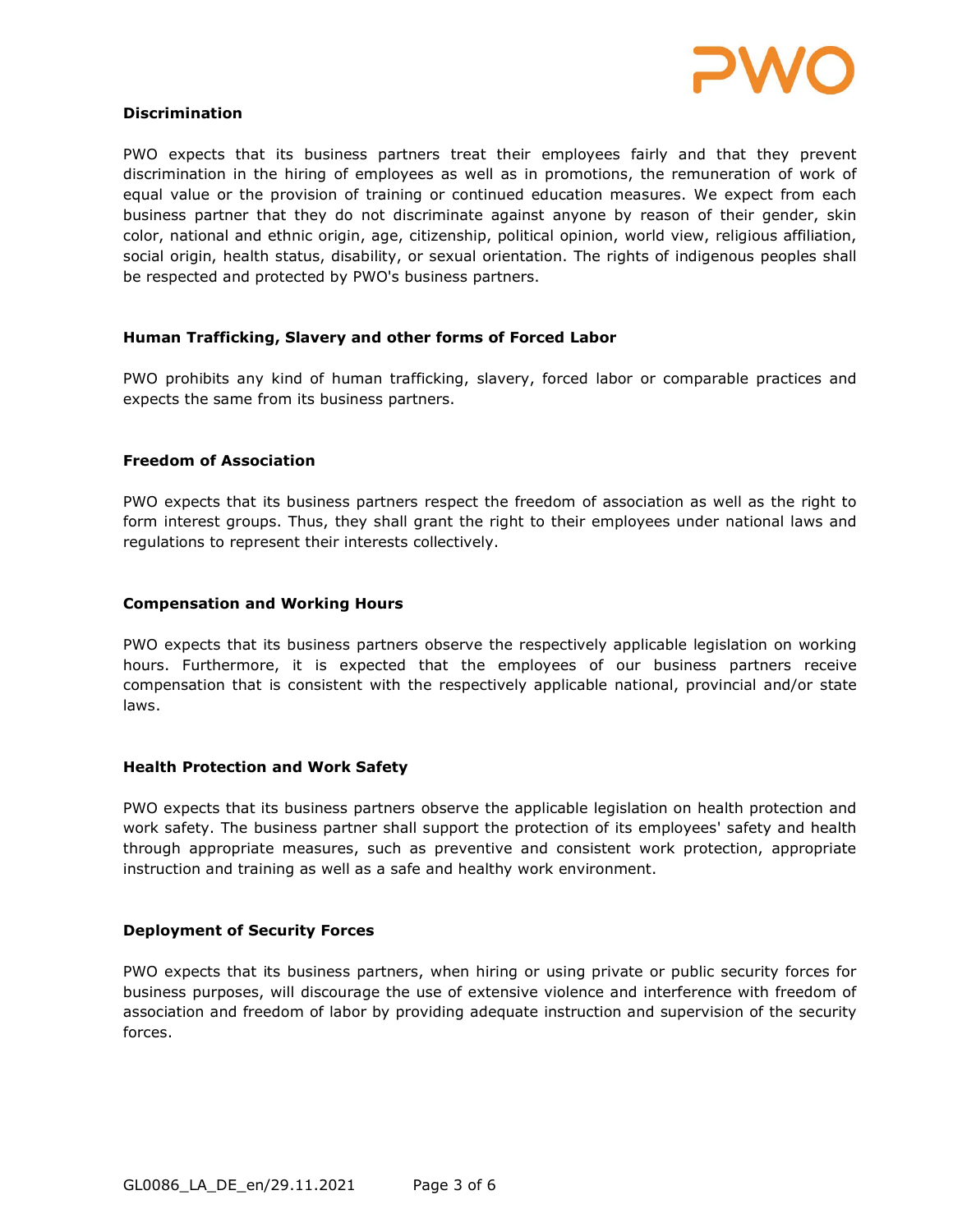

#### Land Acquisition

PWO expects that when acquiring land, its business partners will not engage in unlawful evictions or other forms of unlawful deprivation of land, forests, and waters whose use provides a person's livelihood.

### 3. Environmental Protection

#### Efficient Dealing with Resources

The business partner shall, within the scope of its capabilities, advocate for the efficient use of energy, water and raw materials, as well as for the use of renewable resources and the minimization of environmental and health damage. Non-renewable resources in particular should be used as sparingly as possible. PWO expects the business partner to continuously identify and implement potential improvements as part of its environmental policy.

#### Avoidance and Mitigation of Environmental Impacts

#### CO2 Reduction

PWO develops its climate targets in line with the Paris Climate Agreement and in collaboration with its business partners, contributing to the reduction of CO2 emissions along the value chain. As such, PWO expects its business partners to record and monitor direct and indirect CO2 emissions, including the upstream supply chain. The business partner shall strive to continuously reduce such CO2 emissions in line with the Paris Climate Agreement and within the scope of its capabilities.

#### Water Quality and Consumption

PWO expects targeted prevention from its business partners, particularly in areas where environmental pollution can have a damaging effect on the basis of food production, access to sanitary facilities and safe drinking water, or the health of individuals. Water consumption is to be recorded completely and transparently and continuously reviewed for reduction potential.

#### Handling Hazardous Substances and Waste

The business partner shall observe the guidelines set by applicable laws and international agreements (e.g. REACH) in the use, production and trade of hazardous substances, other chemicals and wastes.

#### Sustainable Products

In developing products and services, the business partner shall ensure that their use is economical in terms of consumption of energy and natural resources. This includes that reuse, recycling and safe environmentally friendly disposal are taken into account, and that waste is reduced as much as possible. PWO expects its business partners to comply with the applicable environmental laws, regulations and standards.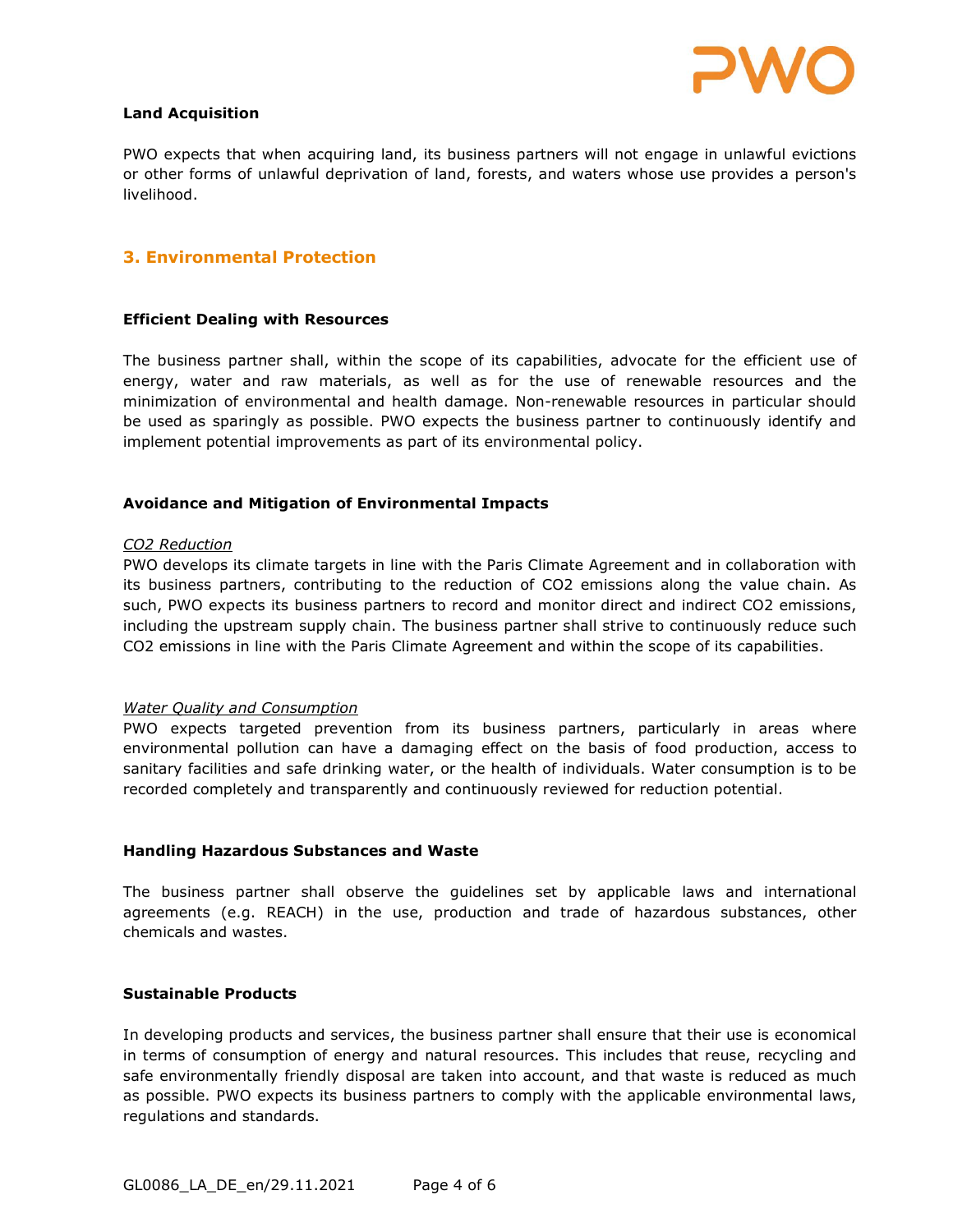

# 4. Confidential Handling of Information

In order to protect confidential and personal information, data and plans, the business partner shall store these securely and protect them against access by third parties.

PWO expects that its business partners observe all relevant laws and regulations regarding data privacy and that they gather, process and use personal data only in accordance with the conditions of the applicable data protection regulations.

Business partners may use information exclusively for authorized purposes and in an appropriate way and manner. All business partners of PWO undertake not to disclose any confidential data or business secrets to third parties without PWO written authorization and not to use these on their own for their own purposes.

## 5. Compliance and Implementation of Standards Described

PWO calls on selected business partners to carry out a self-assessment based on a supplier survey. PWO will verify the compliance and implementation of the standards described herein within the scope of a risk-based review in order to detect any compliance or integrity risks.

In case of non-compliance with the standards described in this PWO Business Partner Code of Conduct, PWO reserves the right to review the business relationship with each business partner. In doing so, PWO will adhere to the principle of appropriateness, such that PWO will review carefully which consequences are appropriate, suitable and required in each individual case. This may lead to an immediate termination of the business relationship as well as to claims being brought for damage compensation.

#### Supplier Relations

PWO's business partners shall require their subcontractors and suppliers to comply with the principles and requirements described in this PWO Business Partner Code of Conduct and take this into account when selecting such subcontractors and/or suppliers. PWO's business partners strive for compliance in the supply chain leading to PWO. Particular attention must be paid to the responsible procurement of raw materials, as the extraction, further processing, and trade of certain raw materials can be associated with high risks for people and the environment.

#### Management Systems

PWO recommends that its business partners implement the appropriate management systems or equivalent processes to ensure compliance with the principles listed herein, e.g., by using a certified management system.

### 6. Reporting of Violations

Despite the commitment to act honestly and ethically, every company is exposed to the risk that various situations may not proceed appropriately or that unlawful or unethical acts may be committed, either knowingly or unknowingly. To ensure that PWO is able to respond to misconduct in a timely and appropriate manner, everyone's attention and willingness to cooperate is required. PWO's whistleblower system provides everyone with a way to inform PWO about misconduct within PWO or in connection with PWO. PWO expects its business partners not to obstruct communications through the whistleblower system. If the business partners have concrete, well-

GL0086\_LA\_DE\_en/29.11.2021 Page 5 of 6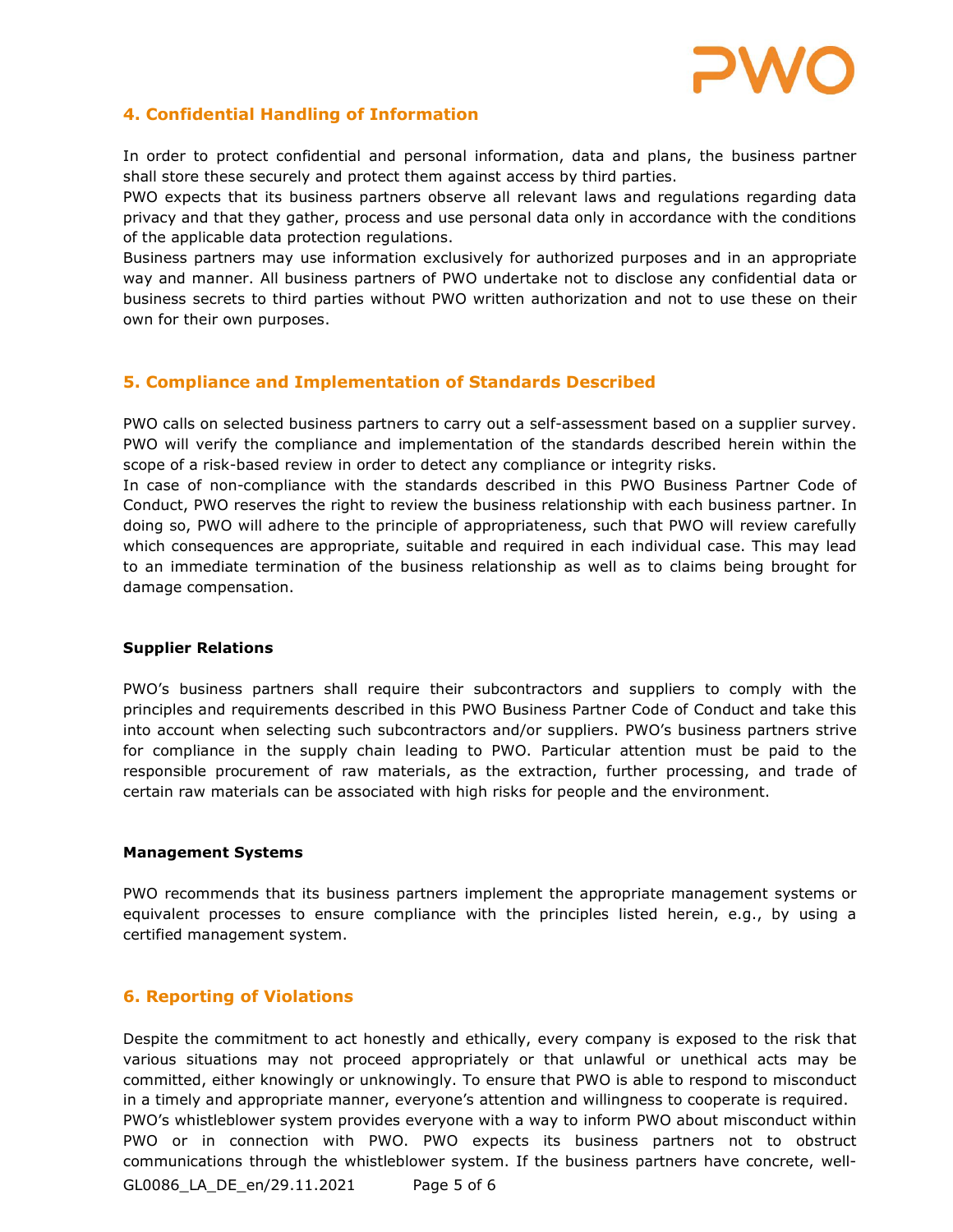

founded evidence of a severe infringement or breach of rules within PWO or any non-compliance in connection with PWO, the business partners can use PWO's external whistleblower system to report these. The whistleblower system is available round the clock. PWO also accept anonymous tips. The whistleblower system is available at the link below:

https://pwo-progresswerk-oberkirch.integrityline.org

Business partners can also access it from the PWO home page under Group>Corporate Governance>Whistleblower System.

Alternatively, business partners can also provide tips directly to PWO's Compliance Officer.

PWO Group Compliance Officer Christian Bühler Industriestr. 8 77704 Oberkirch Tel: 07802 84178 Fax: 07802 8488178 compliance@progress-werk.de